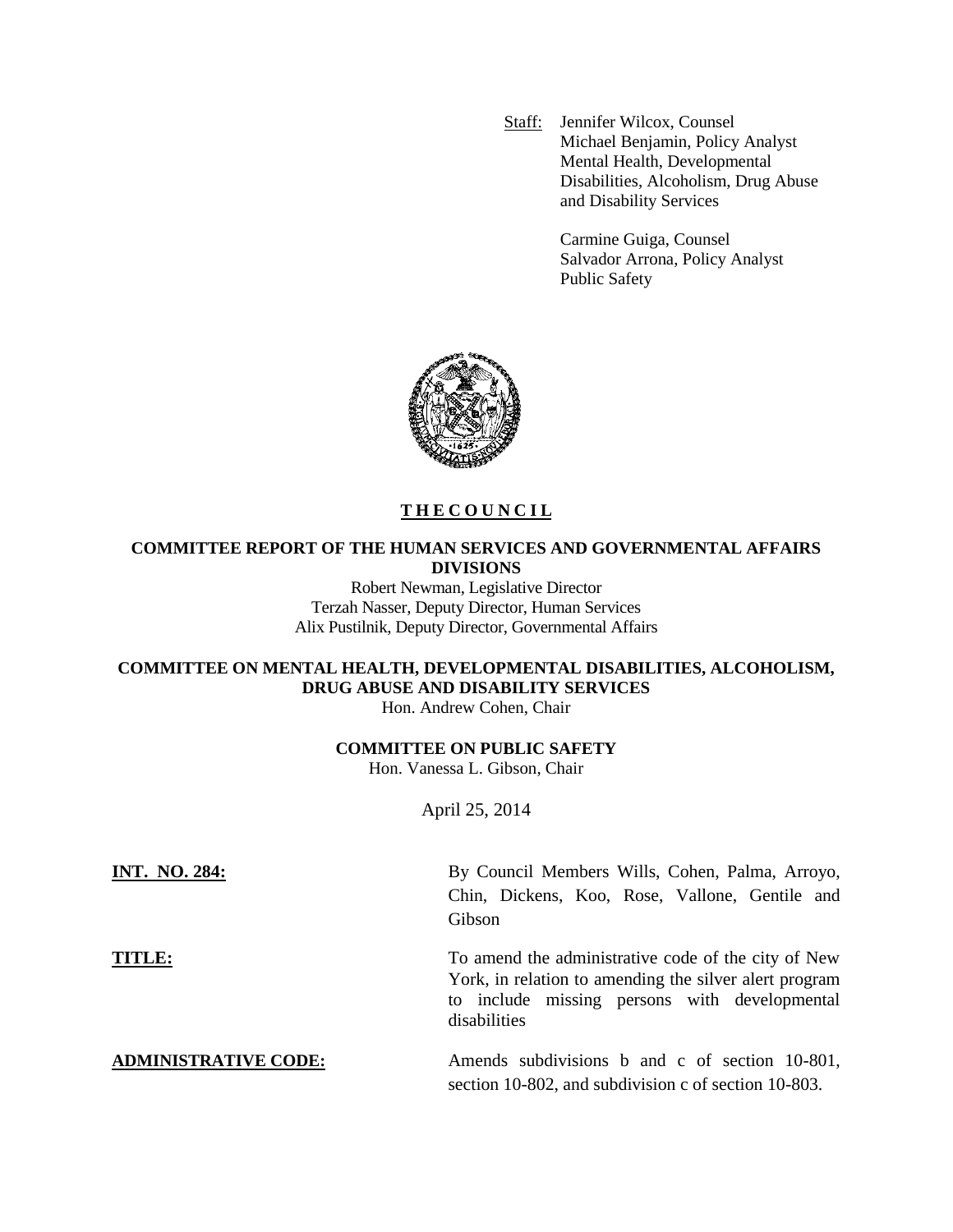| <b>INT. NO. 286:</b>        | By Council Members Wills, Vallone, Cohen, Gibson,<br>Cumbo, Arroyo, Cabrera, Chin, Koo and Rose                                                                                                                |
|-----------------------------|----------------------------------------------------------------------------------------------------------------------------------------------------------------------------------------------------------------|
| <b>TITLE:</b>               | To amend the administrative code of the city of New<br>York, in relation to the creation of a special registry<br>for persons with special medical needs.                                                      |
| <b>ADMINISTRATIVE CODE:</b> | Amends Title 10 by adding a new chapter 9.                                                                                                                                                                     |
| <b>RES. NO. 151:</b>        | By Council Members Wills, Cornegy, Jr., Torres,<br>Vallone, Barron, Chin, Constantinides, Gentile, Levine,<br>Mendez, Rosenthal and Gibson                                                                     |
| <b>SUBJECT:</b>             | Resolution calling on the United States Department of<br>Justice to fund projects that aid in the protection and<br>location of missing persons with autism.                                                   |
| <u>RES. NO. 174:</u>        | By Council Members Wills, Cohen, Gibson, Cumbo,<br>Arroyo, Chin, Rose, Gentile and Cornegy                                                                                                                     |
| <b>SUBJECT:</b>             | Resolution calling upon the New York State Office for<br>People with Developmental Disabilities to include the<br>use of GPS tracking devices as a covered service<br>available under the People First Waiver. |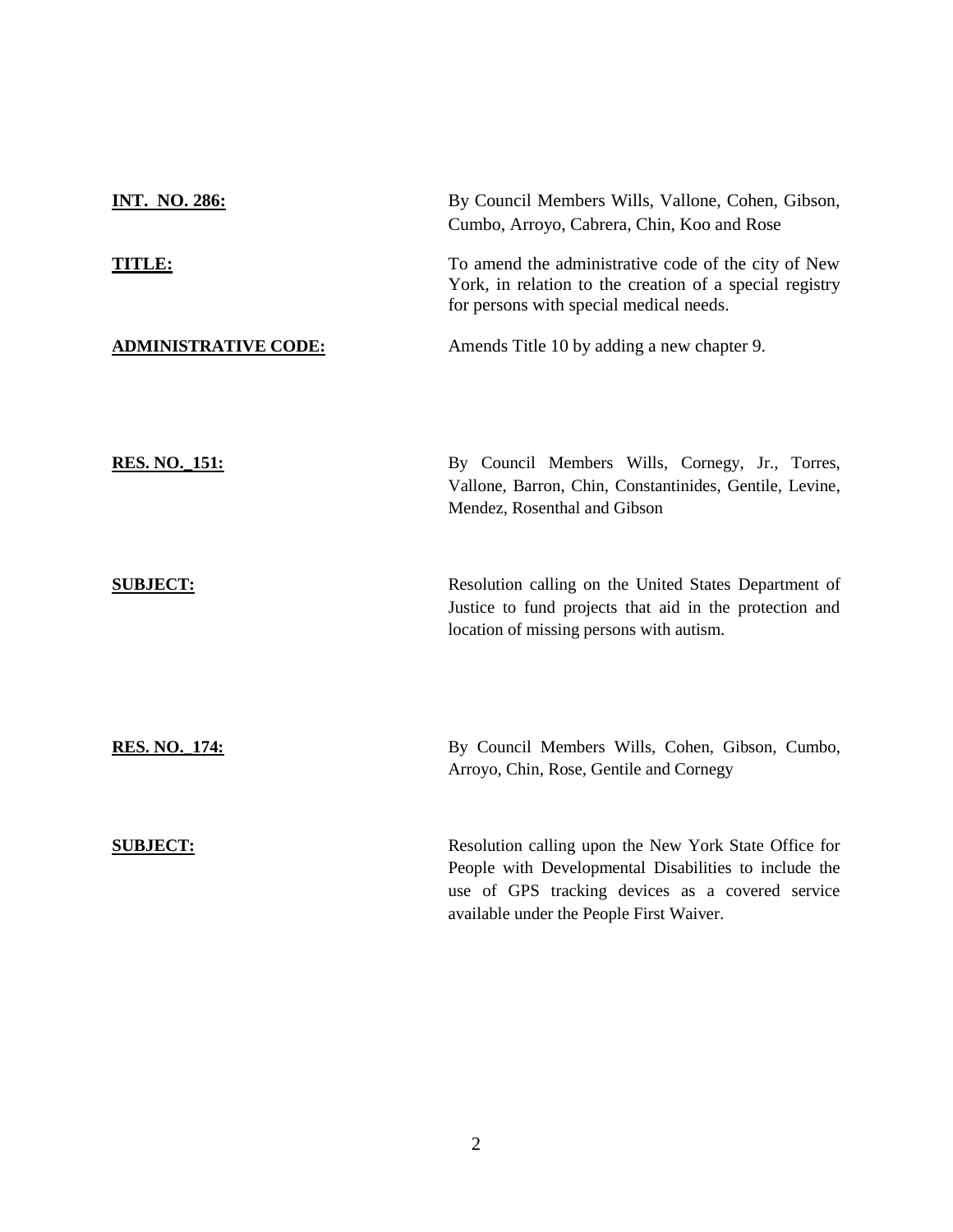# **INTRODUCTION**

On April 25, 2014, the Committee on Mental Health, Developmental Disabilities, Alcoholism, Drug Abuse and Disability Services, chaired by Council Member Andrew Cohen, and the Committee on Public Safety, chaired by Council Member Vanessa L. Gibson, will hold a joint hearing on a legislative package of bills and resolutions relating to the protection of individuals with special medical needs. The legislative package to be discussed includes: Int. No. 284, "A Local Law to amend the administrative code of the city of New York, in relation to amending the silver alert program to include missing persons with developmental disabilities"; Int. No. 286, "A Local Law to amend the administrative code of the city of New York, in relation to the creation of voluntary registry for persons with special medical needs"; Res. No. 151, "Resolution calling upon the United States Department of Justice to fund projects that aid in the protection and location of missing persons with autism"; and Res. No. 174, "Resolution calling upon the New York State Office for People with Developmental Disabilities to include the use of GPS tracking devices as a covered service available under the People First Waiver."

### **BACKGROUND**

In October, 2013 Avonte Oquendo, a nonverbal 14-year old boy, went missing from his school in Queens.<sup>1</sup> He had previously been diagnosed with Autism Spectrum Disorder, and had shown a tendency to wander away from safe environments.<sup>2</sup> Despite wide-spread efforts to locate him, his remains were found in January,  $2014$ <sup>3</sup>

 $\overline{a}$ 

<sup>1</sup> Erin Fuchs, *The Tragic Death of Avonte Oquendo: How A School Lost a Vulnerable, Autistic Teenager*, Business Insider, Jan. 21, 2014,<http://www.businessinsider.com/the-tragedy-of-avonte-oquendo-2014-1> (last visited 4/21/14). 2 *Id.*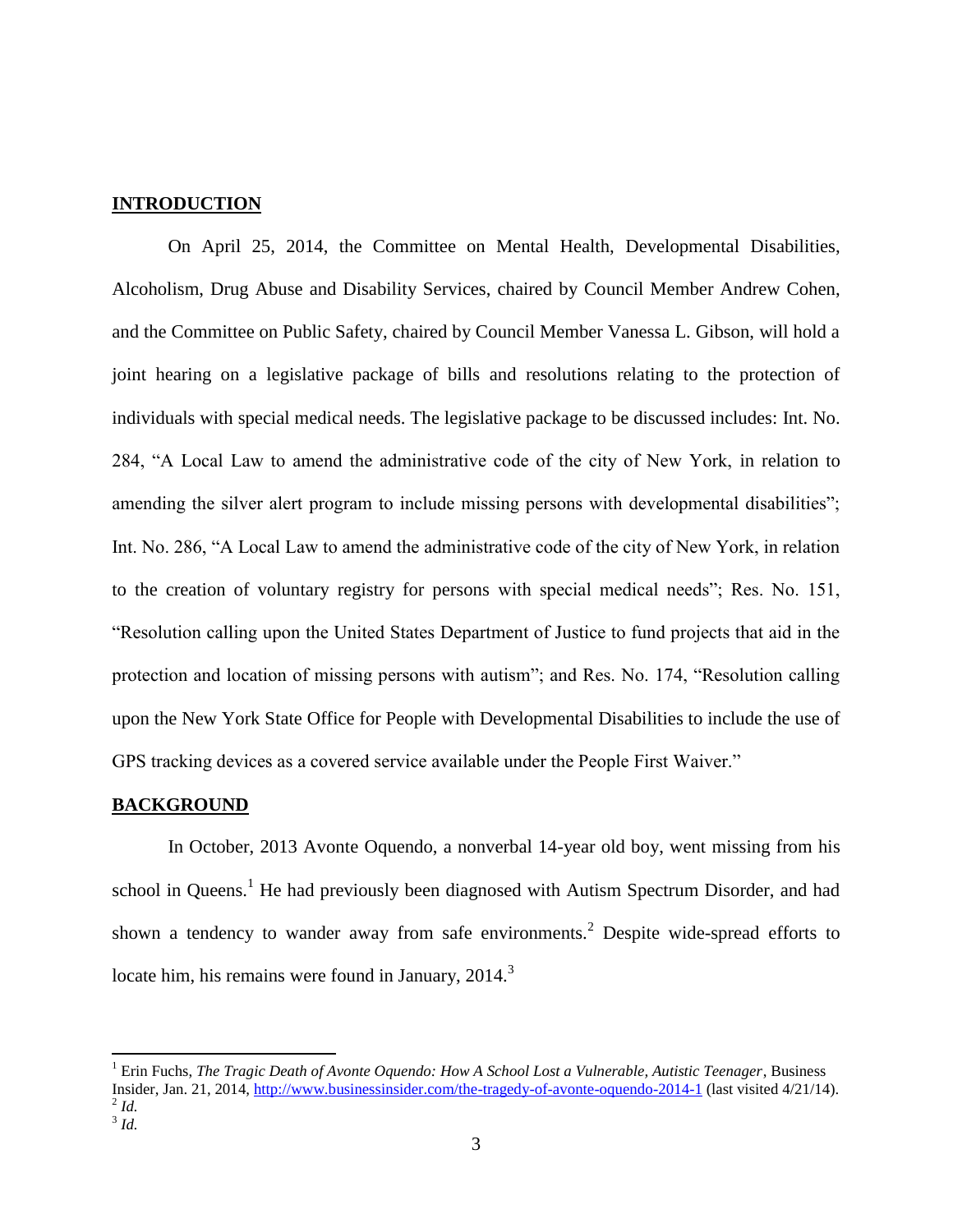Autism Spectrum Disorder (ASD) is characterized by persistent deficits in social communication and social interaction and restricted repetitive patterns of behavior, interests, or activities.<sup>4</sup> A study by the Center for Disease Control and Prevention found that 1 in 68 children are diagnosed with  $ASD$ .<sup>5</sup> One unfortunate aspect of ASD is that such children often run away from safe, supervised places – an act known as "elopement."<sup>6</sup> A recent study found that nearly half of all children with ASD will wander or run away at least once.<sup>7</sup> The study found that while children without ASD also have been known to run away, the percentage is much lower.

In response to the tragic loss of Avonte Oquendo, and the high rates of children with ASD wandering away, there have been calls for new methods to help locate missing children with ASD. Such methods could include GPS tracking, law enforcement tracking, or greater community outreach when a child with ASD goes missing.

### **INT. NO. 284**

Section one of Int. No. 284 would amend subdivisions b and c of section 10-801 of the Administrative Code of the City of New York (the Administrative Code). Subdivision b would be amended to define "silver alert" as the communication to the public by a city agency of identifying information concerning a vulnerable person who is reported missing to a law enforcement agency under circumstances indicating that the person is in imminent danger of serious bodily harm. Currently the law does not refer to a vulnerable person, but rather to a senior person. Subdivision c would be amended to define "vulnerable person" as a person who is sixty-five years of age or older with dementia, as a result of Alzheimer's disease or of a similar

 $\overline{\phantom{a}}$ 

<sup>&</sup>lt;sup>4</sup> National Institute of Mental Health, Autism Spectrum Disorder, [http://www.nimh.nih.gov/health/topics/autism](http://www.nimh.nih.gov/health/topics/autism-spectrum-disorders-asd/index.shtml)[spectrum-disorders-asd/index.shtml](http://www.nimh.nih.gov/health/topics/autism-spectrum-disorders-asd/index.shtml) (last visited 4/21/14). 5 *Id.*

<sup>6</sup> Autism Speaks.org, *Study Confirms: Autism Wandering Common & Scary,* Oct. 8, 2012, <http://www.autismspeaks.org/science/science-news/study-confirms-autism-wandering-common-scary> (last visited 4/21/14). 7 *Id.*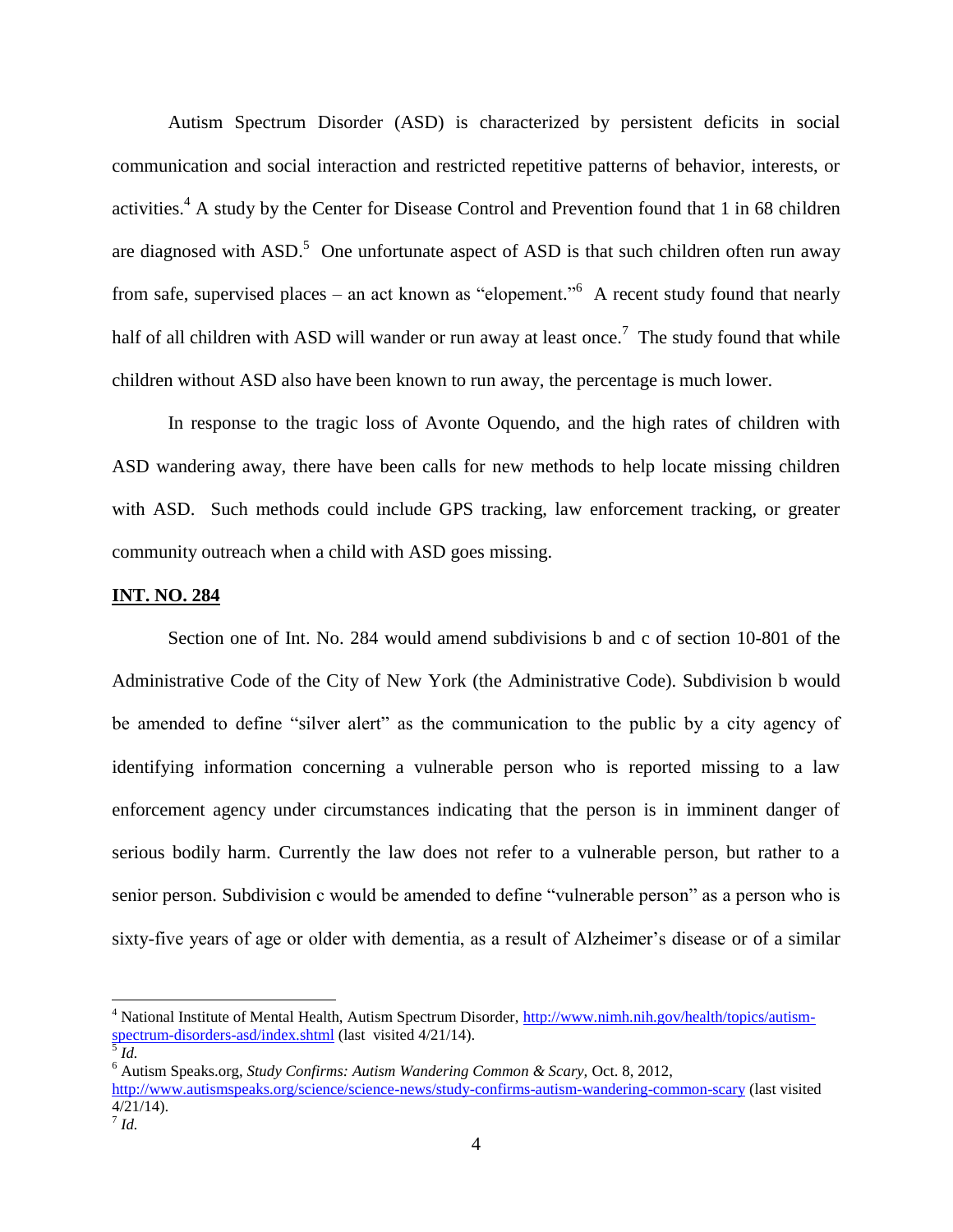condition, or a person of any age with a developmental disability. Currently subdivision c defines a "senior person" and does not include people of any age with a developmental disability.

Section two of Int. No. 284 would amend section 10-802 of the Administrative Code to specify that the administering agency shall establish a silver alert system that will provide rapid notification to the public when a vulnerable person is reported missing under circumstances indicating that the person is in imminent danger of serious bodily harm or death. Currently the law does not refer to a vulnerable person, but rather to a senior person.

Section three of Int. No. 284 would amend subdivision c of section 10-803 of the Administrative Code to require that the administering agency issue a silver alert within twentyfour hours of the determination that a vulnerable person has been reported missing under circumstances indicating that the person is in imminent danger of serious bodily harm or death. The silver alert may be issued by any appropriate means, including, but not limited to, email notifications, text messages, telephone calls, television broadcasts or radio broadcasts. The silver alert may be issued at repeated intervals within the discretion of the administering agency until such missing person is found or until the administering agency determines that the issuance of a silver alert is no longer appropriate. Currently the law does not refer to a vulnerable person, but rather to a senior person.

Section four of this legislation would provide that this local law take effect immediately.

#### **INT. NO. 286**

Section one of Int. No. 286 would amend title 10 of the Administrative Code by adding a new chapter nine entitled "Voluntary Special Medical Needs Registry." New section 10-901 would define terms used in new chapter 9. Subdivision a of new section 10-901 would define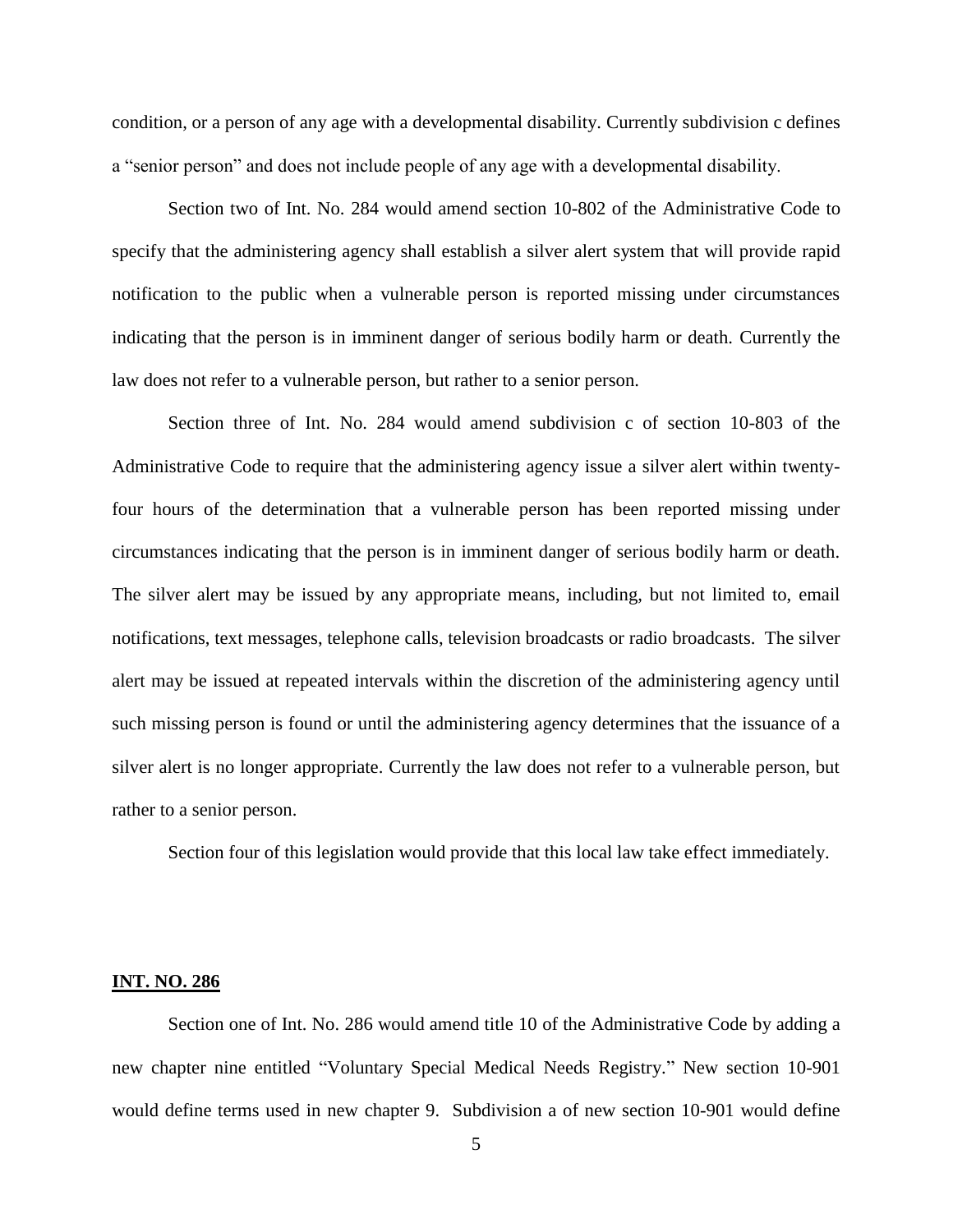"agent" to mean (1) a parent of a person with special medical needs; (2) a legally appointed guardian or custodian of a person with special medical needs; or (3) any person granted authority to act as attorney-in-fact for a person with special medical needs under a power of attorney that grants power over benefits from governmental programs under New York State General Obligations Law §5-1502J or power over all other matters as set forth in New York State General Obligations Law §5-1502N. Subdivision b of new section 10-901 would define "commissioner" to mean the police commissioner of the city of New York or his or her designee. Subdivision c would define "department" to mean the police department of the city of New York. Subdivision d would define "GPS tracking device" as a device that communicates with global positioning satellites to determine an individual's physical location and transmits such location to a remote server. Subdivision e would define "registrants" to mean a person with special medical needs, as defined by section 10-901, who has voluntarily registered, personally or through an agent, to be included on the department's special medical needs registry. Subdivision f would define "special medical needs" as an autism spectrum disorder, Alzheimer's disease or other dementia, or any other medically diagnosed illness that either (i) renders a person unable to communicate or unable to recognize familiar faces or places; or (ii) causes a person to be prone to wandering or elopement.

New section 10-902 of new chapter 9 would require that within sixty days of the enactment of this law, the department shall create and maintain a voluntary registry of persons with special medical needs who reside within the city of New York. The registry shall include at a minimum, the name, address, telephone number, medical condition, and physical features of each registrant, as well as the contact information for all agents or registrants and any other persons designated as an emergency contact for a registrant. In addition, the registry shall include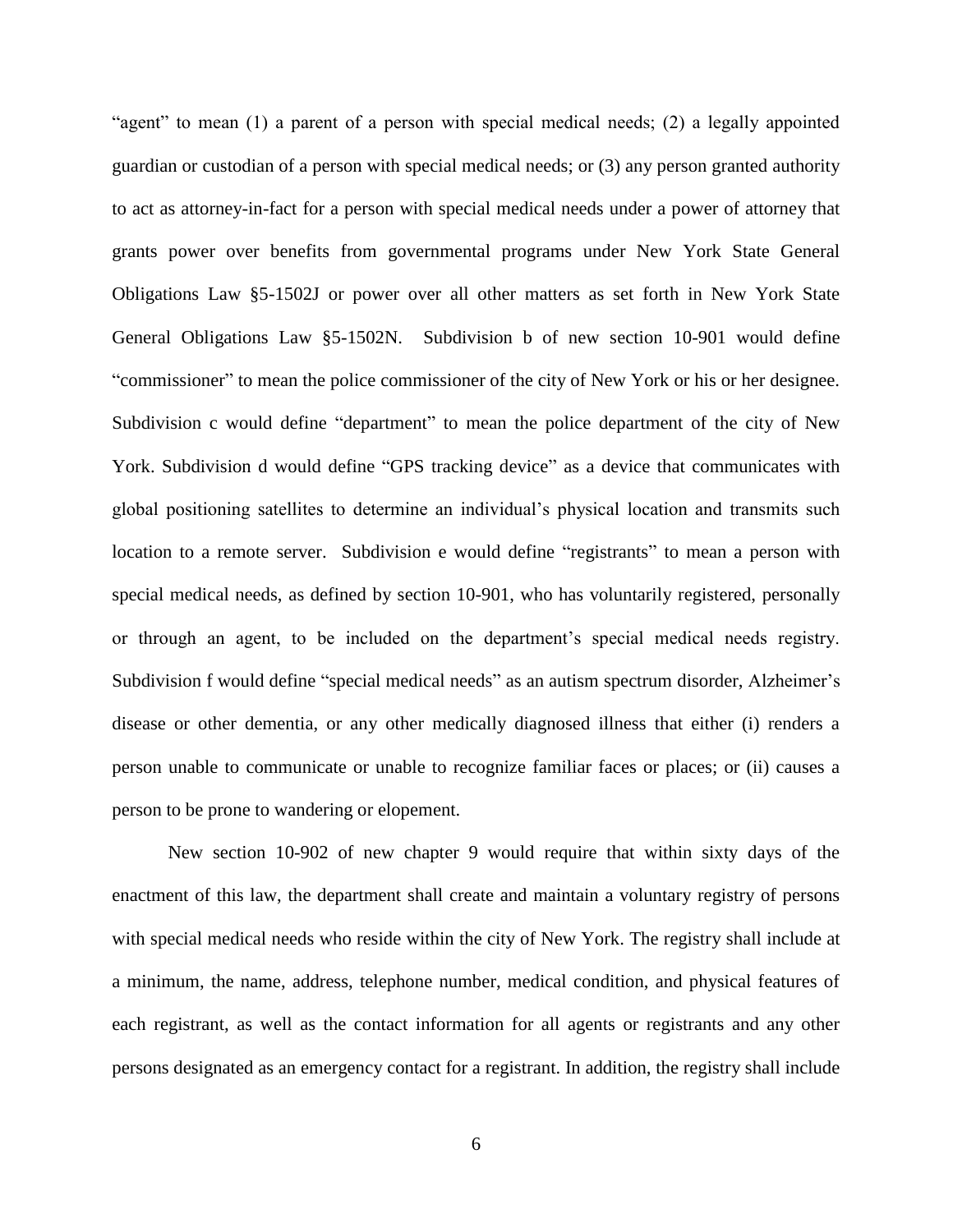a unique access code or any other type of information necessary to access the GPS tracking device being worn by the registrant in the event that such registrant is reported missing.

New section 10-903 would state that to be included on the department's special medical needs registry, a person with special medical needs must personally, or through his or her agent, provide the department with all necessary information, as prescribed by the commissioner. Once enrolled, all registrants will receive a department approved GPS tracking device, which is to be worn by the registrant so that the department is able to locate such registrant should such registrant be reported missing in a manner to be prescribed by the commissioner pursuant to this chapter. The department shall only track the location of registrants in the event that such registrant has been reported missing to the department by an agent of the registrant or any other persons designated as an emergency contact for a registrant, including school administrators or camp employees if such person has been designated as an emergency contact.

New section 10-904 would state that in the event that a registrant is reported missing, the department may, as appropriate and necessary, share information contained in the registry established pursuant to this chapter with other city agencies, including, but not limited to, the fire department, the office of emergency management, the human resources administration, the department for the aging, the department of health and mental hygiene, the department of education, and the department of transportation.

New section 10-905 would state that within one hundred and twenty days of the enactment of this law, the commissioner shall make and promulgate rules and regulations necessary for the proper implementation of this chapter. The rules and regulation shall include, but not be limited to: (a) the form and manner in which a person with special medical needs, either personally or through his agent, can voluntarily register to be a part of the department's special medication needs registry; (b) the medical information needed by the department to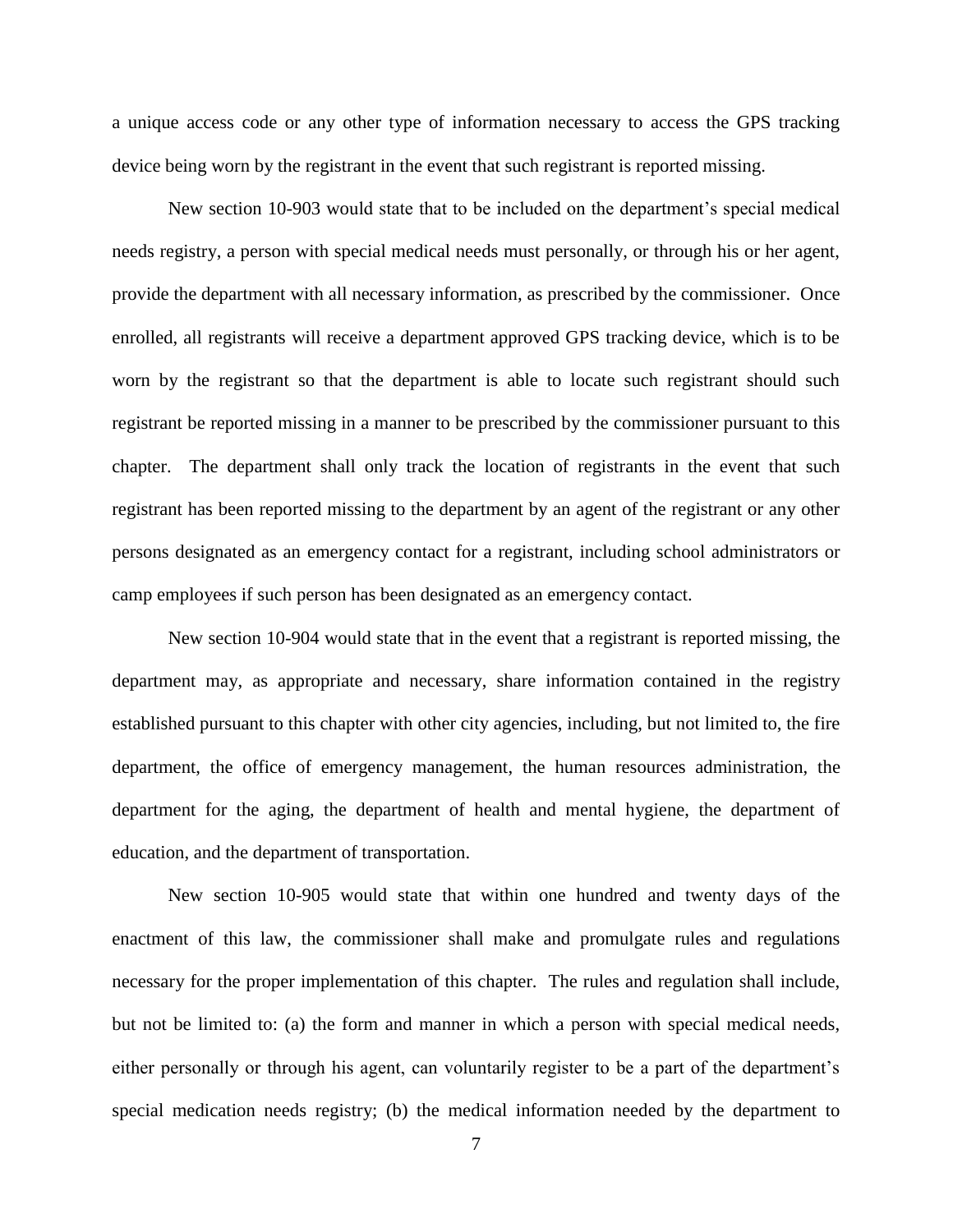confirm the existence of a special medical needs, as defined in this chapter; (c) the identifying, medical, and other information to be collected by the department at the time of registration in order to assist the department and medical services providers in the event that the registrant is reported missing; (d) the manner in which the department shall monitor GPS tracking devices; (e) the protocols to be followed for tracking registrants, such as the manner in which a registrant must be reported missing; (f) a description of the efforts the department shall undertake to educate and inform the residents of the City of New York that such registry is available; and (g) guidelines to ensure a registrant's identifying information remains private to the greatest extent possible.

Section two of this legislation would provide that this local law take effect sixty days after its enactment into law.

### **RES. NO. 151**

Res. No. 151 would note that autism is one of a group of neurodevelopmental disorders, known as autism spectrum disorders that are characterized by social impairments, difficulties with verbal and nonverbal communication, and repetitive behaviors. The Resolution would also state that approximately 30,000 children and teenagers in New York have been identified as having autism. Res. No. 151 would explain that nearly half of children with an autism spectrum disorder attempt to wander or bolt from supervised areas, and more than half of those that wander go missing.

The Resolution would state that in October 2013, Avonte Oquendo, a 14 year-old autistic teenager who had a tendency to wander from safe environments, went missing from his school in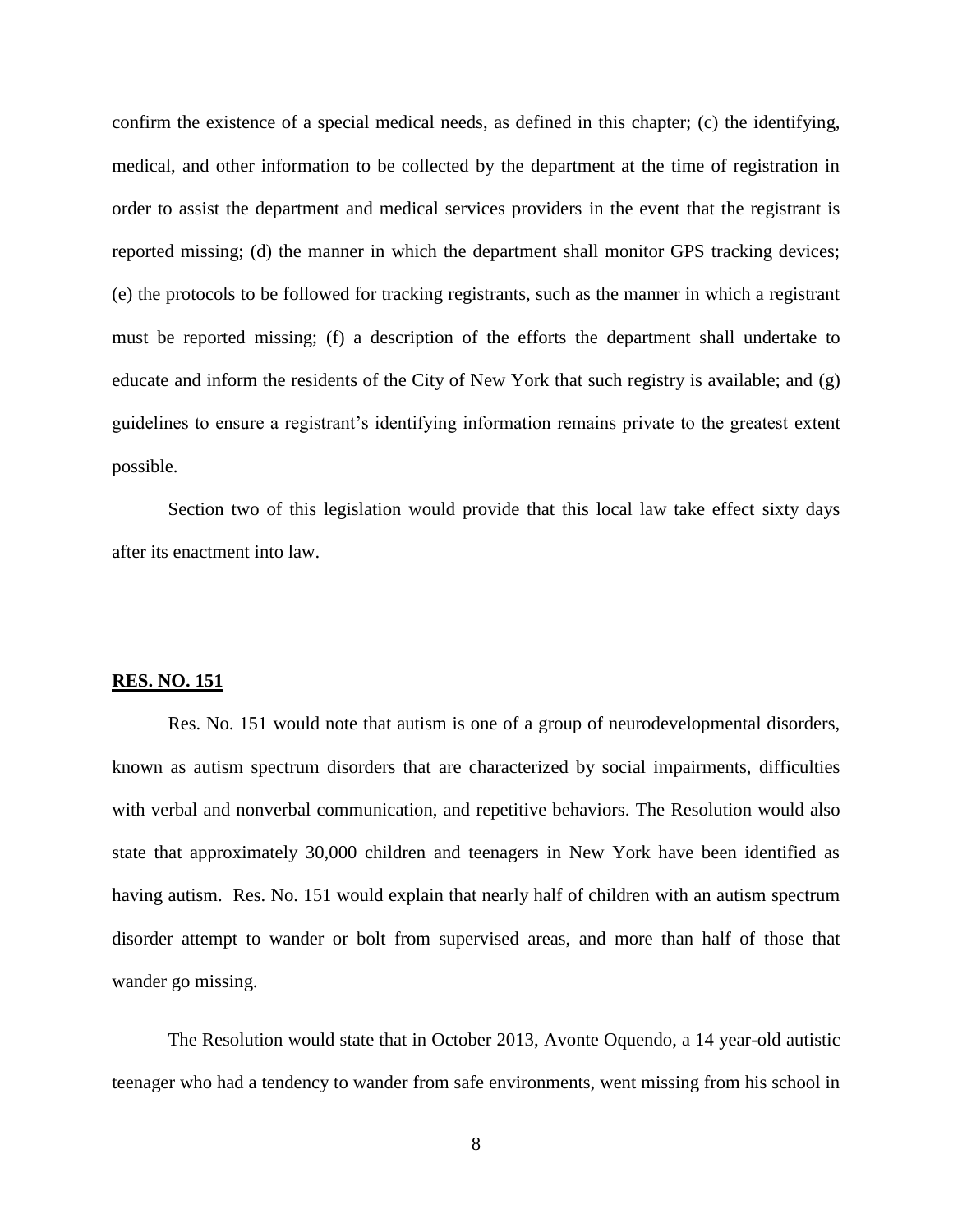Queens. The Resolution would also note that despite a citywide effort to locate Avonte, the search ended tragically with discovery of his remains in January 2014.

Res. No. 151 would explain that the United States Department of Justice operates the Missing Alzheimer's Disease Patient Assistance Program, which provides funds for projects that aid in the protection and location of missing seniors with Alzheimer's. The Resolution would note that the Missing Alzheimer's Disease Patient Assistance Program funds local projects that develop outreach programs to increase awareness regarding the needs of missing persons with Alzheimer's, implement processes for aiding in the location of lost persons with Alzheimer's, and provide training to local law enforcement agencies.

The Resolution would note that seniors with Alzheimer's tend to wander and go missing, similar to those with autism, and are at a serious risk of injury or death if they are not located quickly. Res. No. 151 would also explain that establishing a program for children with autism modeled upon the Missing Alzheimer's Disease Patient Assistance Program could benefit thousands of families with autistic children in New York City.

Res. No. 151 would state that there is an urgent need to increase awareness regarding missing persons with autism and to develop systems for ensuring the timely location of children with autism that go missing. The Resolution would explain that federal funding for such programs could help to prevent future tragedies like the death of Avonte Oquendo. Finally, Res. No. 151 would call upon the United States Department of Justice to fund projects that aid in the protection and location of missing persons with autism.

## **RES. NO. 174**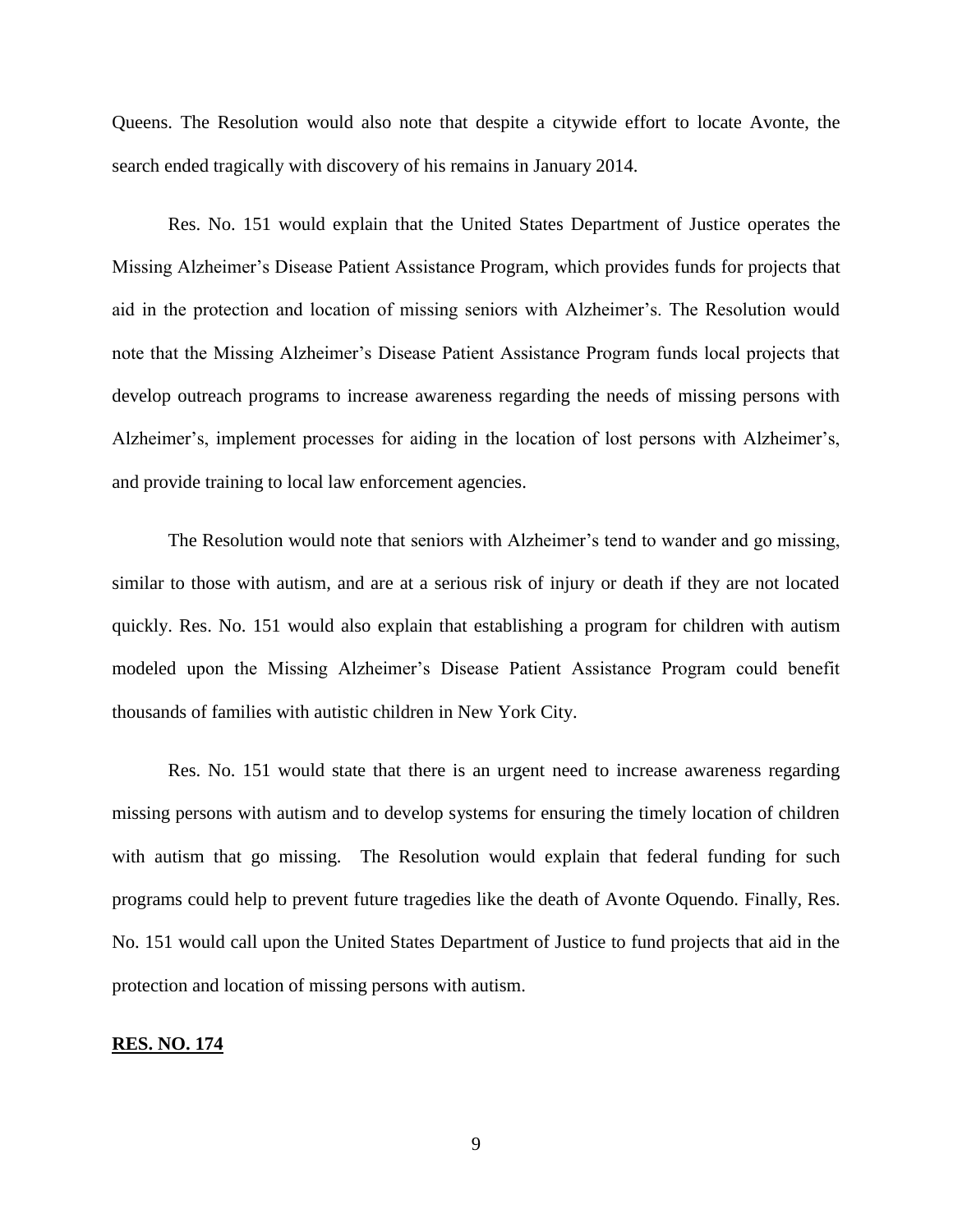Res. No. 174 would note that in January 2014, the search for Avonte Uquendo, a 14 yearold autistic teenager who went missing from his school in Queens three months earlier, ended tragically with the recovery of his remains. The Resolution would also explain that as a result of his autism, Avonte Oquendo was a non-verbal teenage who had a tendency to wander from safe environments.

The Resolution would note that autism is one of a group of neurodevelopmental disorders, known as autism spectrum disorders that are characterized by social impairments, difficulties with verbal and nonverbal communication, and repetitive behaviors. The Resolution would also state that nearly half of all children with an autism spectrum disorder attempt to wander or bolt from supervised areas, and more than half of those that wander go missing. Res. No. 174 would explain that wearable devices that utilize global positions systems (GPS) can track children with autism and ensure that they are quickly located if they go missing.

The Resolution would note that New York State, in collaboration with the federal government, offers Medicaid waivers to children with disabilities so that they can receive certain services that help them stay with their families and in their community. The Resolution would also explain that some Medicaid waivers provide for the coverage of assistive technology, a category of services that allow an individual to use adaptive devices to help maintain or increase their ability to remain with and be a part of the community.

Res. No. 174 would state that the New York State Office for People with Developmental Disabilities is currently developing a new waiver, called the People First Waiver, which will serve individuals with developmental disabilities, such as autism. The Resolution would explain that making GPS tracking devices available through the People First Waiver would provide comfort to parents of autistic children and help ensure the safe return of autistic children that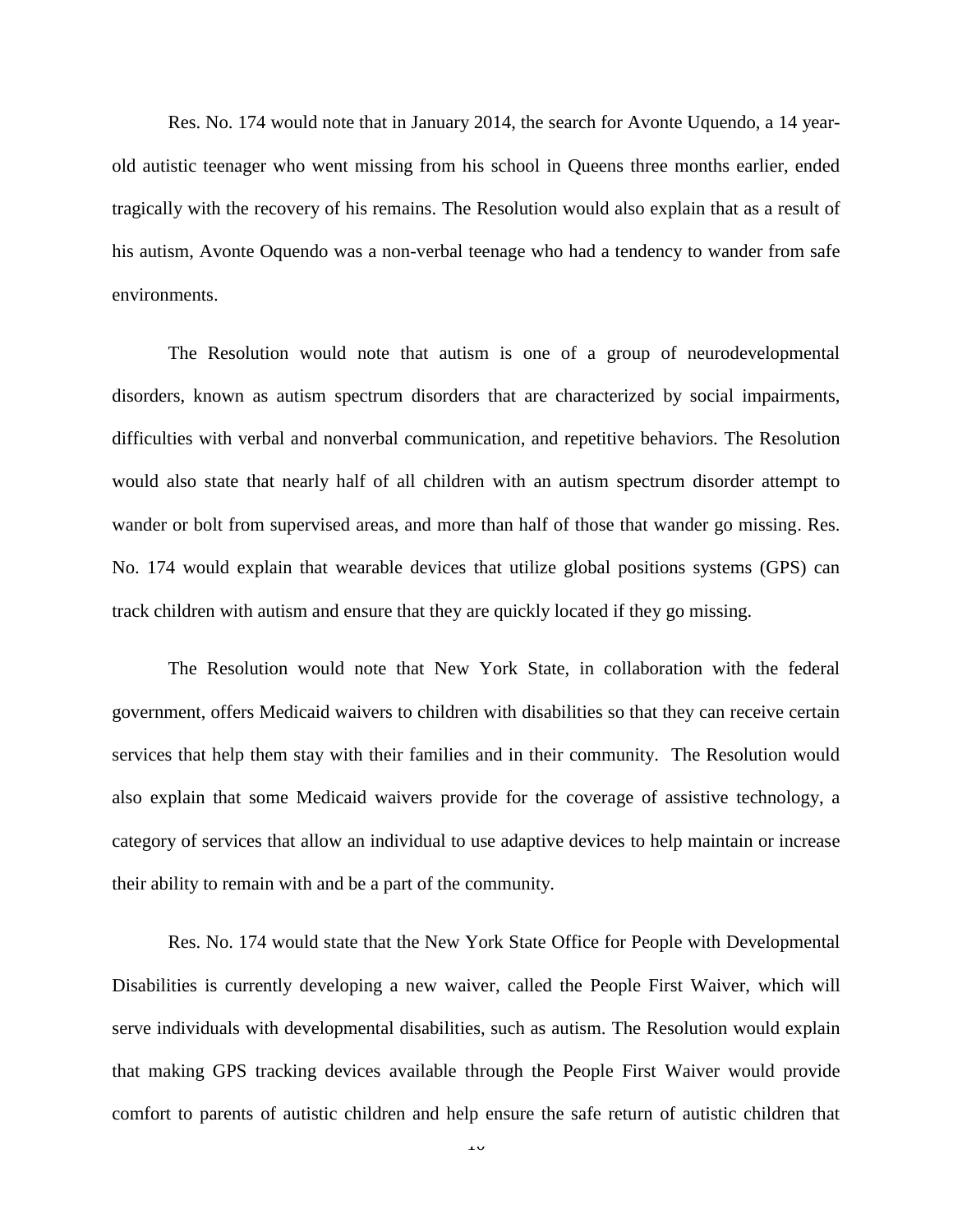may go missing. Finally, Res. No. 151 would call upon the New York State Office for People with Developmental Disabilities to include the use of GPS tracking devices as a covered service available under the People First Waiver.

# Int. No. 284

By Council Members Wills, Cohen, Palma, Arroyo, Chin, Dickens, Koo, Rose, Vallone, Gentile and Gibson

A Local Law to amend the administrative code of the city of New York, in relation to amending the silver alert program to include missing persons with developmental disabilities.

### Be it enacted by the Council as follows:

 Section 1. Subdivisions b and c of section 10-801 of the administrative code of the city of New York is amended to read as follows:

b. "Silver alert" shall mean the communication to the public by a city agency of identifying information concerning a vulnerable [senior] person who is reported missing to a law enforcement agency under circumstances indicating that the person is in imminent danger of serious bodily harm or death.

c. "Vulnerable [senior] person" shall mean a person who is sixty-five years of age or older with dementia, as a result of Alzheimer's disease or a similar condition, or a person of any age with a developmental disability.

§ 2. Section 10-802 of the administrative code of the city of New York is amended to read as follows:

§ 10-802 Silver alert system. The administering agency shall establish a silver alert system, pursuant to the provisions of this chapter of the code, that will provide rapid notification to the public when a vulnerable [senior] person is reported missing under circumstances indicating that the person is in imminent danger of serious bodily harm or death.

11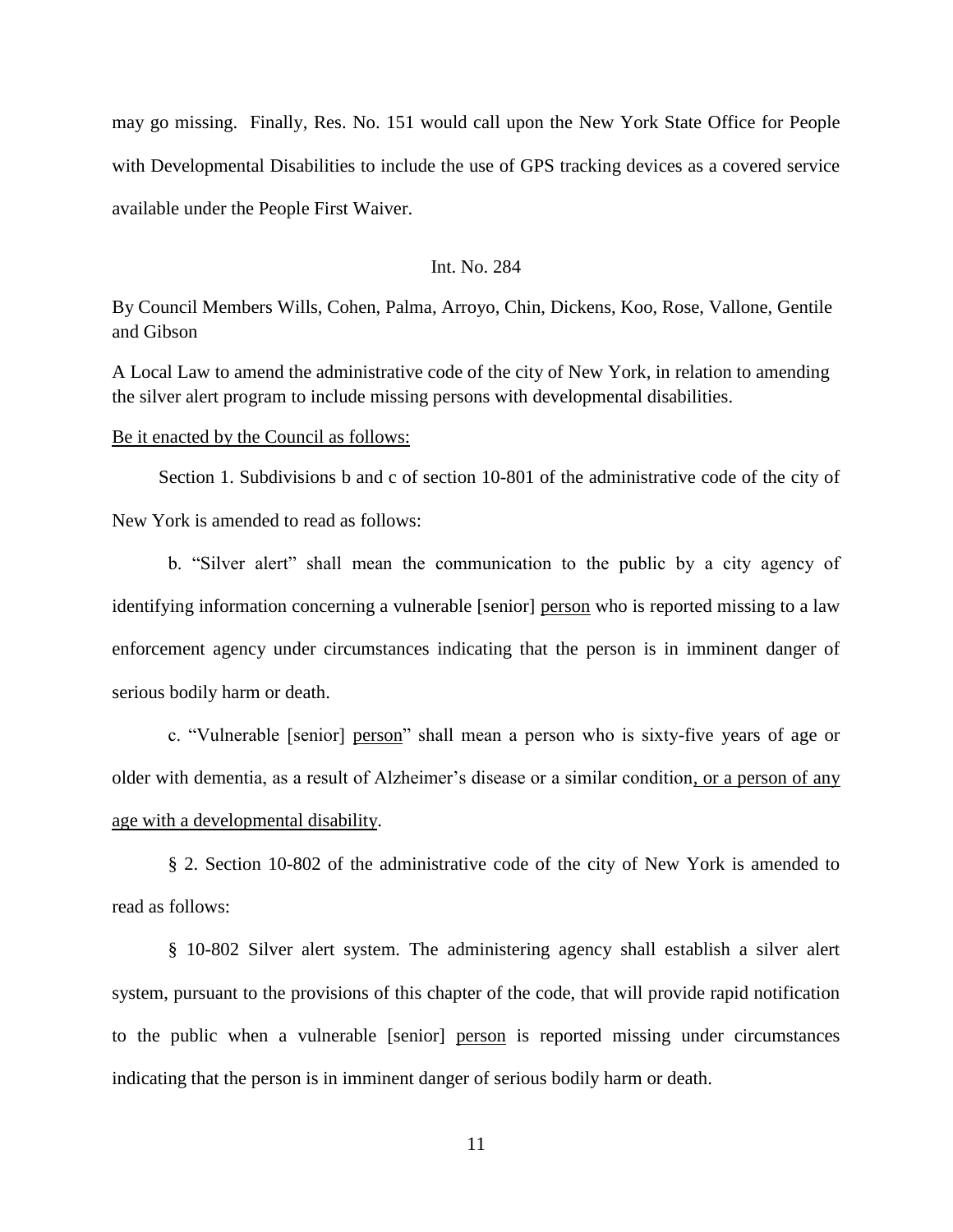§ 3. Subdivision c of section 10-803 of the administrative code of the city of New York is amended to read as follows:

c. The administering agency shall issue a silver alert within twenty-four hours of the determination that a vulnerable [senior] person has been reported missing under circumstances indicating that the person is in imminent danger of serious bodily harm or death. The silver alert may be issued by any appropriate means, including, but not limited to, email notifications, text messages, telephone calls, television broadcasts or radio broadcasts. The silver alert may be issued at repeated intervals within the discretion of the administering agency until such missing person is found or until the administering agency determines that the issuance of a silver alert is no longer appropriate.

§ 4. This local law shall take effect immediately.

KET 4/4/14 2:10PM LS 1267/2014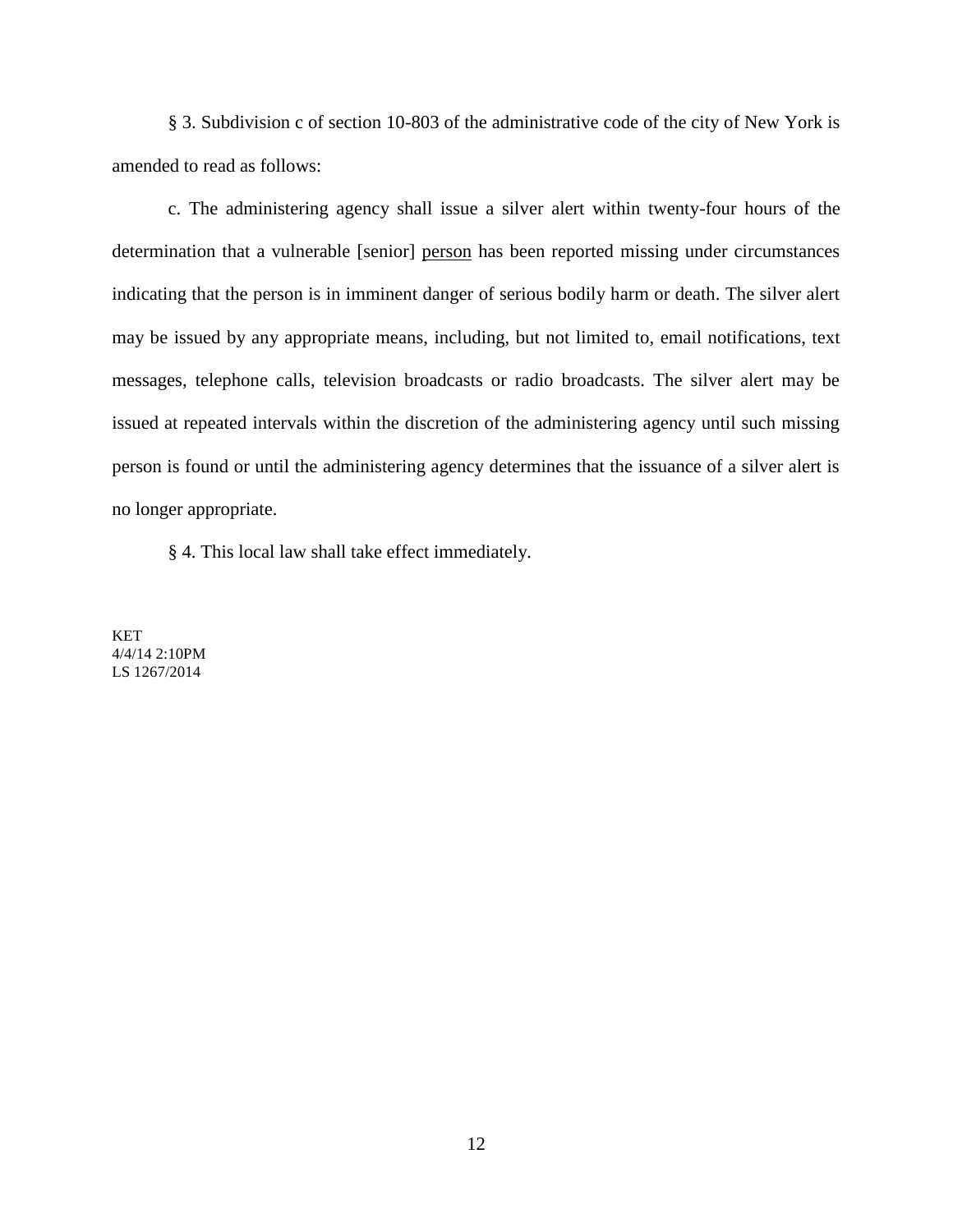# Int. No. 286

By Council Members Wills, Vallone, Cohen, Gibson, Cumbo, Arroyo, Cabrera, Chin, Koo and Rose.

A Local Law to amend the administrative code of the city of New York, in relation to the creation of voluntary registry for persons with special medical needs.

# Be it enacted by the Council as follows:

Section 1. Title 10 of the administrative code of the city of New York is amended to add

a new chapter 9, to read as follows:

# **Chapter 9**

# **Voluntary Special Medical Needs Registry**

**§10-901 Definitions. §10-902 Voluntary Registry. §10-903 Registration Requirements. §10-904 Disclosure of Information. §10-905 Rules.**

**§10-901 Definitions.** For the purposes of this chapter the following terms shall have the following meanings:

a. "Agent" shall mean: (1) a parent of a person with special medical needs; (2) a legally appointed guardian or custodian of a person with special medical needs; or (3) any person granted authority to act as attorney-in-fact for a person with special medical needs under a power of attorney that grants power over benefits from governmental programs under New York State General Obligations Law §5-1502J or power over all other matters as set forth in New York State General Obligations Law §5-1502N;

b. "Commissioner" shall mean the police commissioner of the city of New York or his or her designee;

c. "Department" shall mean the police department of the city of New York;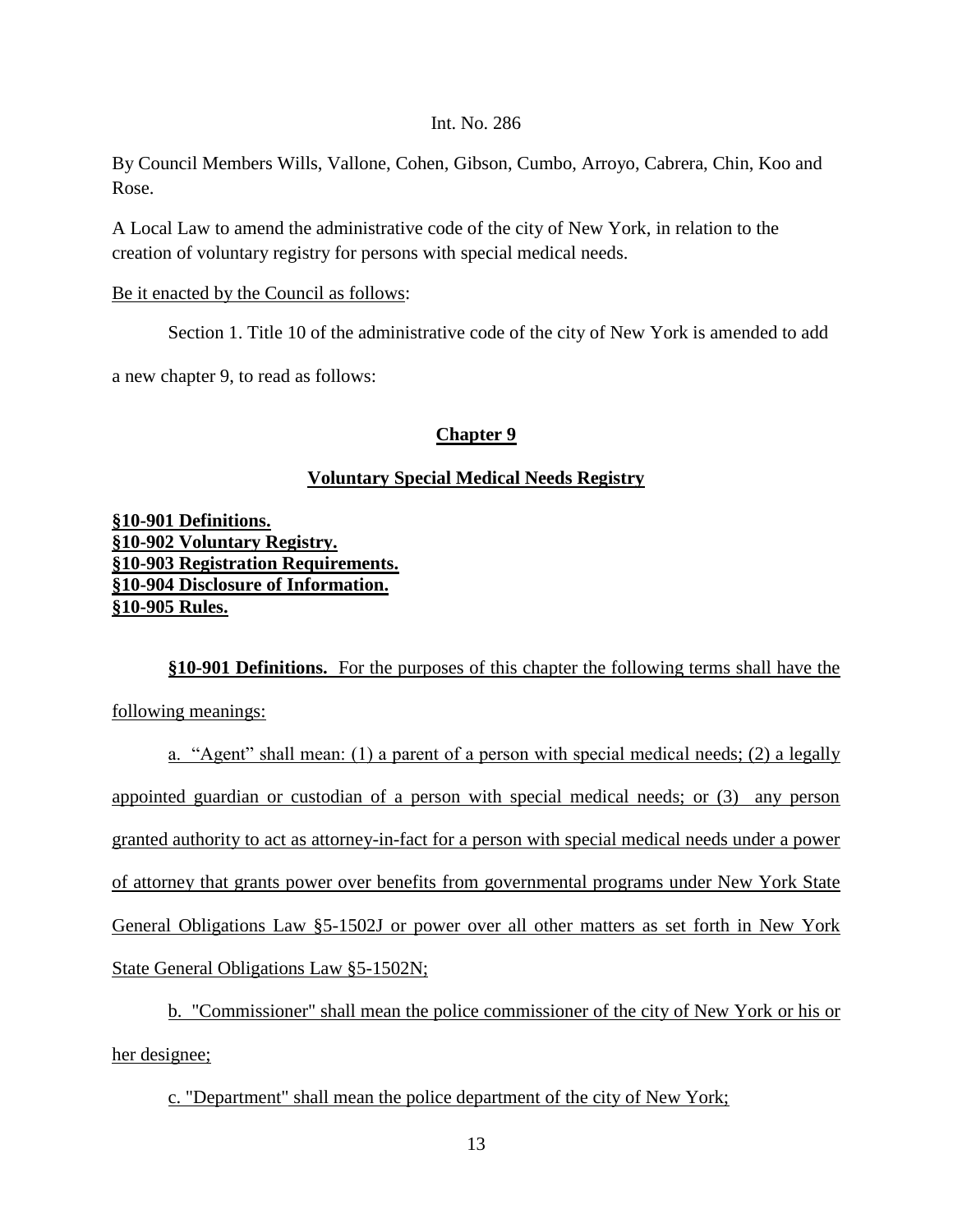d. "GPS tracking device" shall mean a device that communicates with global positioning satellites to determine an individual's physical location and transmits such location to a remote server.

e. "Registrant" shall mean a person with special medical needs, as defined by this section, who has voluntarily registered, personally or through an agent, to be included on the department's special medical needs registry;

f. "Special medical needs" shall mean autism spectrum disorder, alzheimer's disease or other dementia, or any other medically diagnosed illness that either (i) renders a person unable to communicate or unable to recognize familiar faces or places; or (ii) causes a person to be prone to wandering or elopement.

**§10-902 Voluntary Registry.** Within sixty days of the enactment of this law, the department shall create and maintain a voluntary registry of persons with special medical needs who reside within the city of New York. The registry shall include, at a minimum, the name, address, telephone number, medical condition, and physical features of each registrant, as well as the contact information for all agents of registrants and any other persons designated as an emergency contact for a registrant. In addition, the registry shall include a unique access code or any other type of information necessary to access the GPS tracking device being worn by the registrant in the event that such registrant is reported missing.

**§10-903 Registration Requirements.** To be included on the department's special medical needs registry, a person with special medical needs must personally, or through his or her agent, provide the department with all necessary information, as prescribed by the commissioner. Once enrolled, all registrants will receive a department approved GPS tracking device, which is to be worn by the registrant so that the department is able to locate such registrant should such registrant be reported missing in a manner to be prescribed by the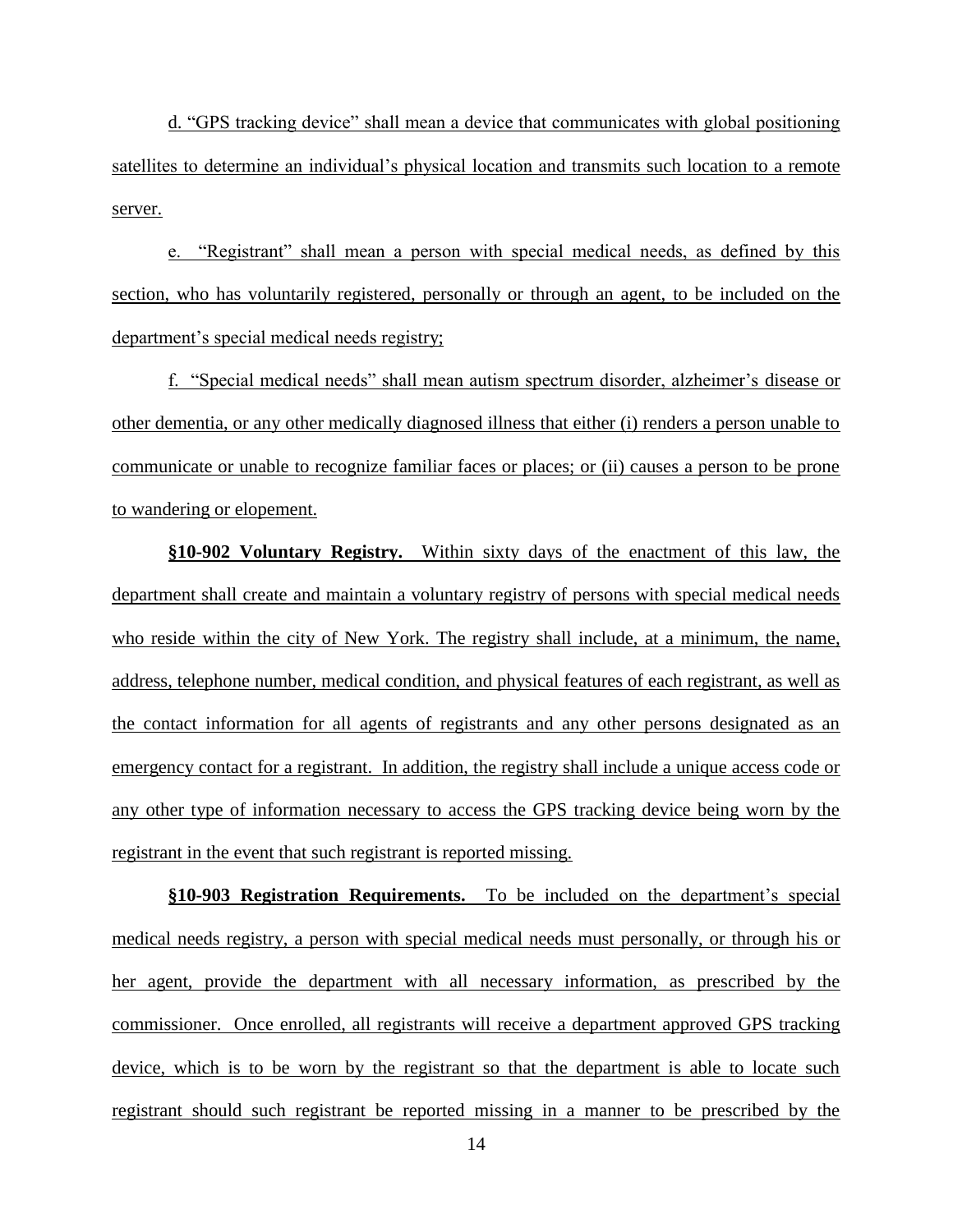commissioner pursuant to this chapter. The department shall only track the location of registrants in the event that such registrant has been reported missing to the department by an agent of the registrant or any other persons designated as an emergency contact for a registrant, including school administrators or camp employees if such person has been designated as an emergency contact.

**§10-904 Disclosure of Information.** In the event that a registrant is reported missing, the department may, as appropriate and necessary, share information contained in the registry established pursuant to this chapter with other city agencies, including, but not limited to, the fire department, the office of emergency management, the human resources administration, the department for the aging, the department of health and mental hygiene, the department of education, and the department of transportation.

**§10-905 Rules.** Within one hundred and twenty days of the enactment of this law, the commissioner shall make and promulgate rules and regulations necessary for the proper implementation of this chapter. The rules and regulations shall include, but not be limited to:

a. The form and manner in which a person with special medical needs, either personally or through his or her agent, can voluntarily register to be a part of the department's special medical needs registry;

b. The medical information needed by the department to confirm the existence of a special medical need, as defined in this chapter;

c. The identifying, medical, and other information to be collected by the department at the time of registration in order to assist the department and medical services providers in the event that the registrant is reported missing;

d. The manner in which the department shall monitor GPS tracking devices;

e. The protocols to be followed for tracking registrants, such as the manner in which a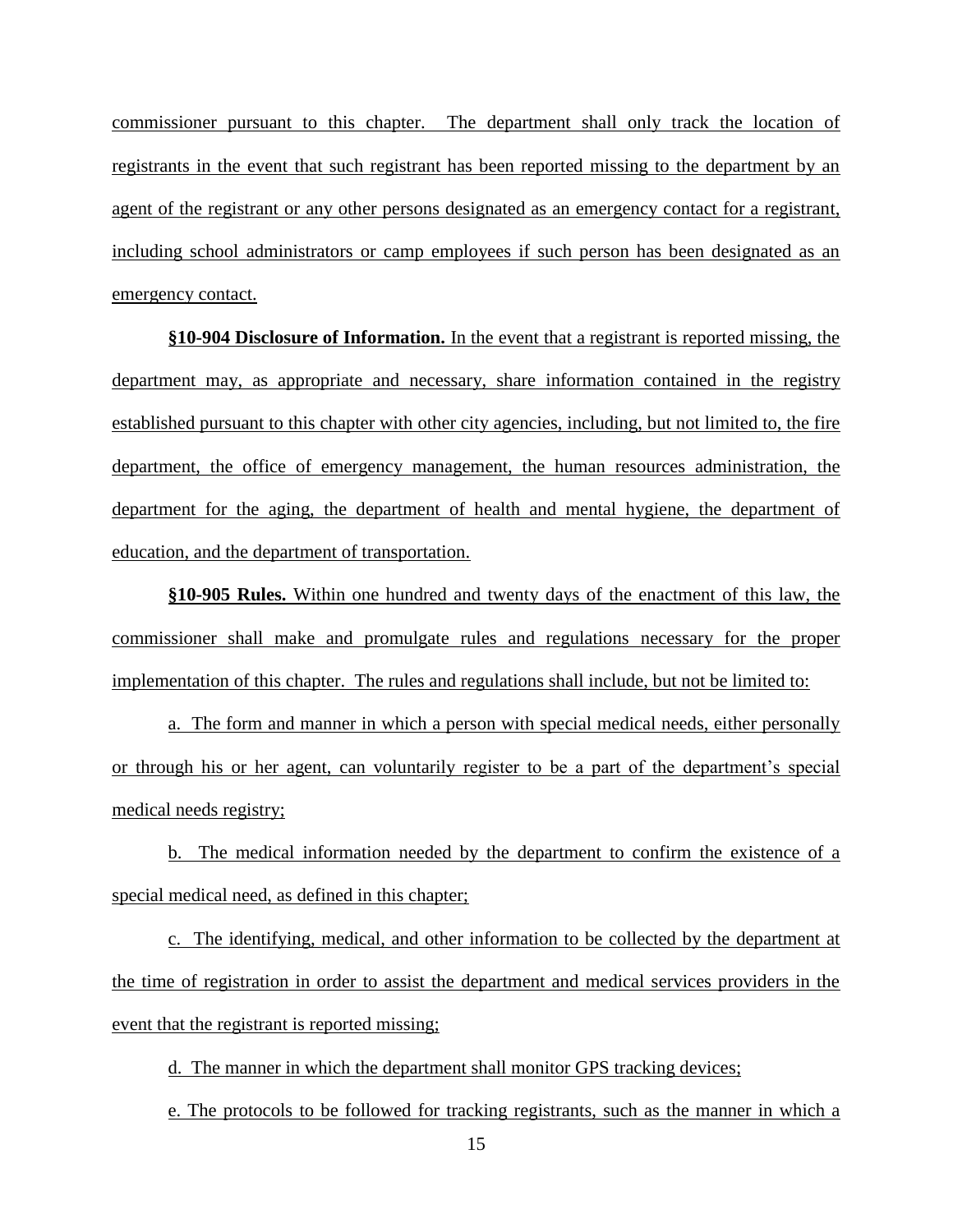# registrant must be reported missing;

f. A description of the efforts the department shall undertake to educate and inform the residents of the City of New York that such registry is available; and

g. Guidelines to ensure that a registrant's identifying information remains private to the greatest extent possible.

§2. This law shall take effect sixty days after its enactment into law.

CJG LS 484 4.7.14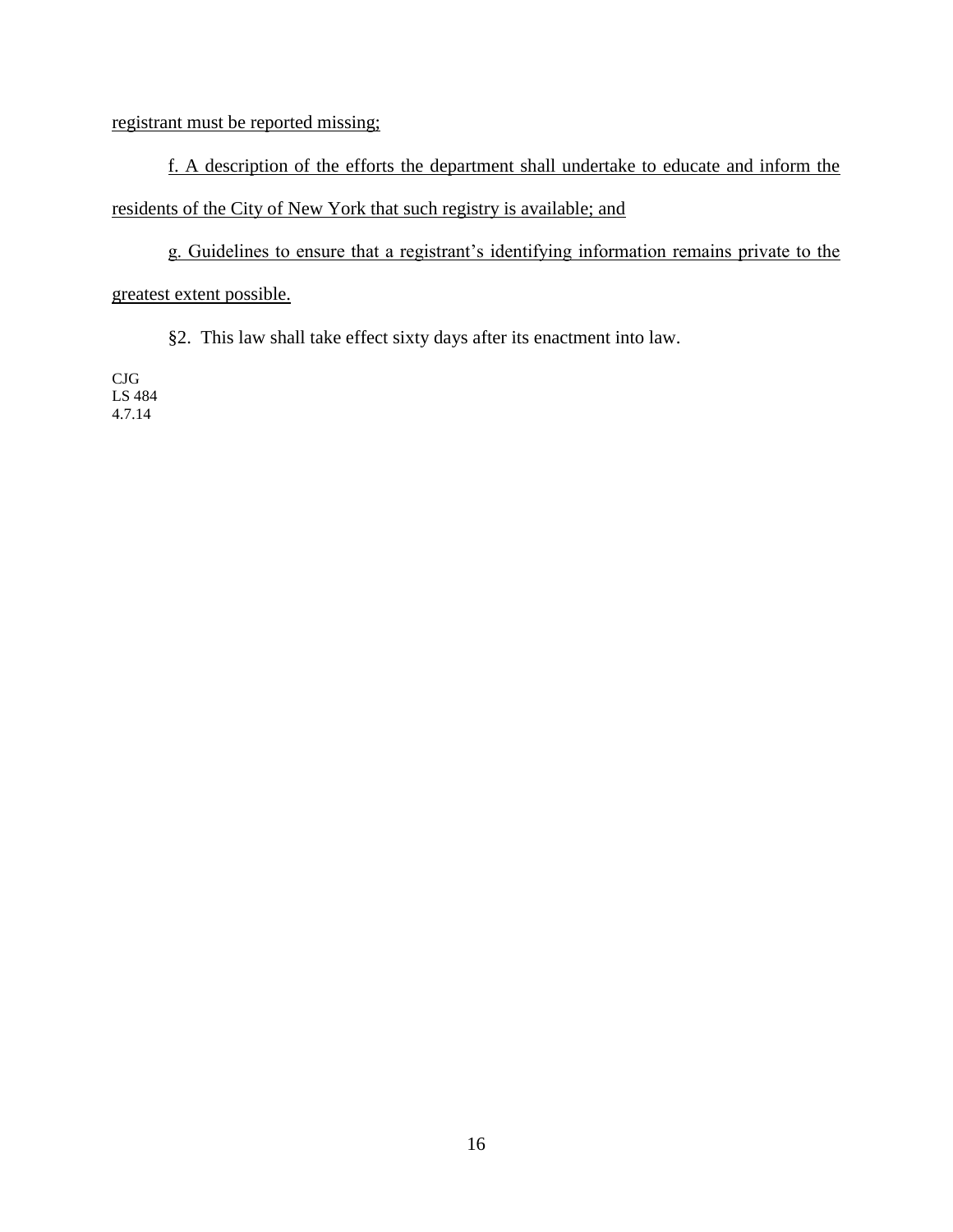#### Res. No. 151

Resolution calling upon the United States Department of Justice to fund projects that aid in the protection and location of missing persons with autism.

By Council Members Wills, Cornegy, Torres, Vallone, Barron, Chin, Constantinides, Gentile, Levine, Mendez, Rosenthal and Gibson

Whereas, Autism is one of a group of neurodevelopmental disorders, known as autism spectrum disorders, that are characterized by social impairments, difficulties with verbal and nonverbal communication, and repetitive behaviors; and

Whereas, Approximately 30,000 children and teenagers in New York have been identified as having autism; and

Whereas, Nearly half of children with an autism spectrum disorder attempt to wander or bolt from supervised areas, and more than half of those that wander go missing; and

Whereas, In October 2013, Avonte Oquendo, a 14 year-old autistic teenager who had tendency to wander from safe environments, went missing from his school in Queens; and

Whereas, Despite a Citywide effort to locate Avonte, the search ended tragically with the discovery of his remains in January 2014; and

Whereas, The United States Department of Justice operates the Missing Alzheimer's Disease Patient Assistance Program, which provides funds for projects that aid in the protection and location of missing seniors with Alzheimer's; and

Whereas, The Missing Alzheimer's Disease Patient Assistance Program funds local projects that develop outreach programs to increase awareness regarding the needs of missing persons with Alzheimer's, implement processes for aiding in the location of lost persons with Alzheimer's, and provide training to local law enforcement agencies; and

Whereas, Seniors with Alzheimer's tend to wander and go missing, similar to those with autism, and are at a serious risk of injury or death if they are not located quickly; and

17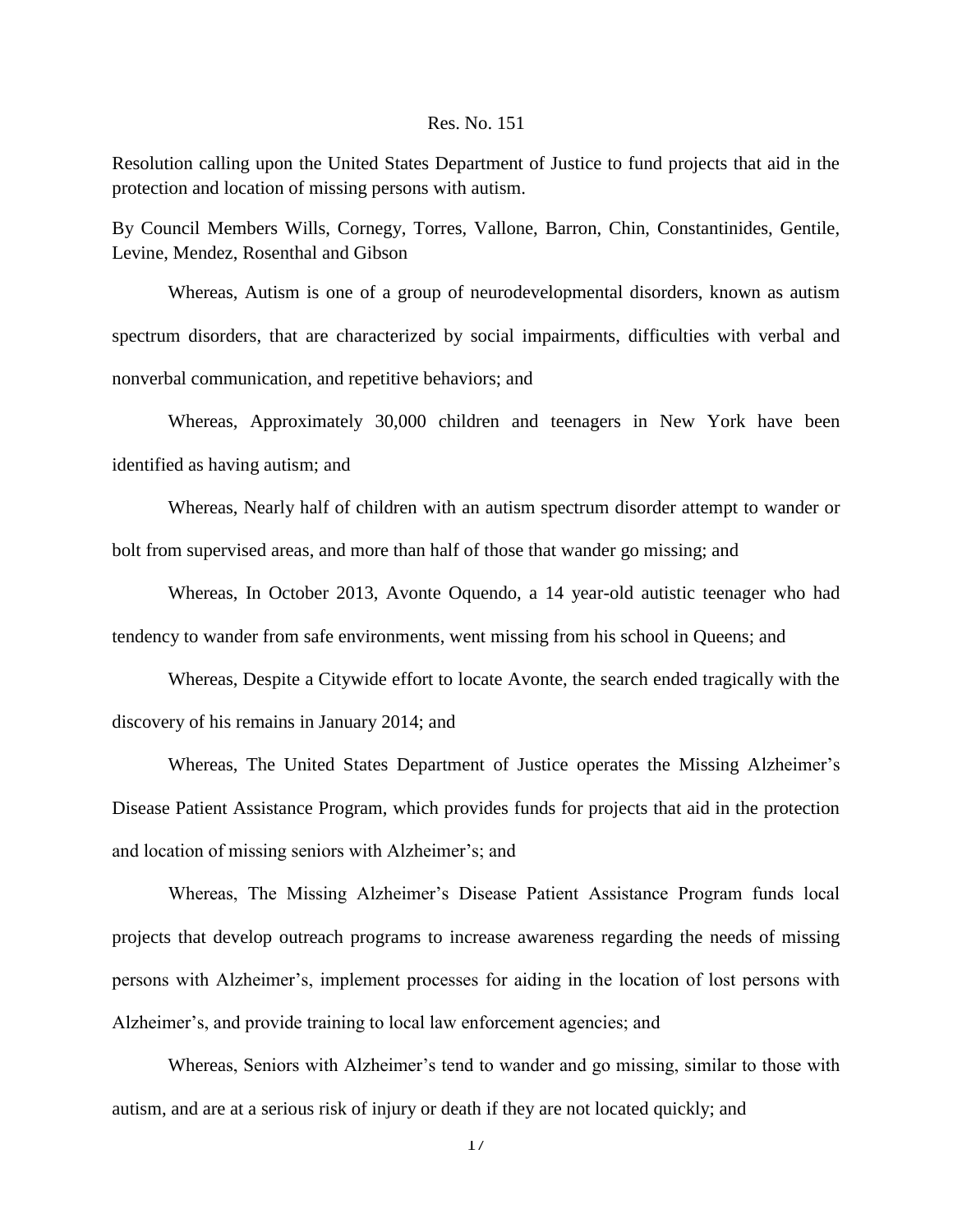Whereas, Establishing a program for children with autism modeled upon the Missing Alzheimer's Disease Patient Assistance Program could benefit thousands of families with autistic children in New York City; and

Whereas, There is an urgent need to increase awareness regarding missing persons with autism and to develop systems for ensuring the timely location of children with autism that go missing; and

Whereas, Federal funding for such programs could help to prevent future tragedies like the death of Avonte Oquendo; now, therefore, be it

Resolved, That the Council of the City of New York calls upon upon the United States Department of Justice to fund projects that aid in the protection and location of missing persons with autism.

**KET** 3/19/14 12:00PM LS 486/2014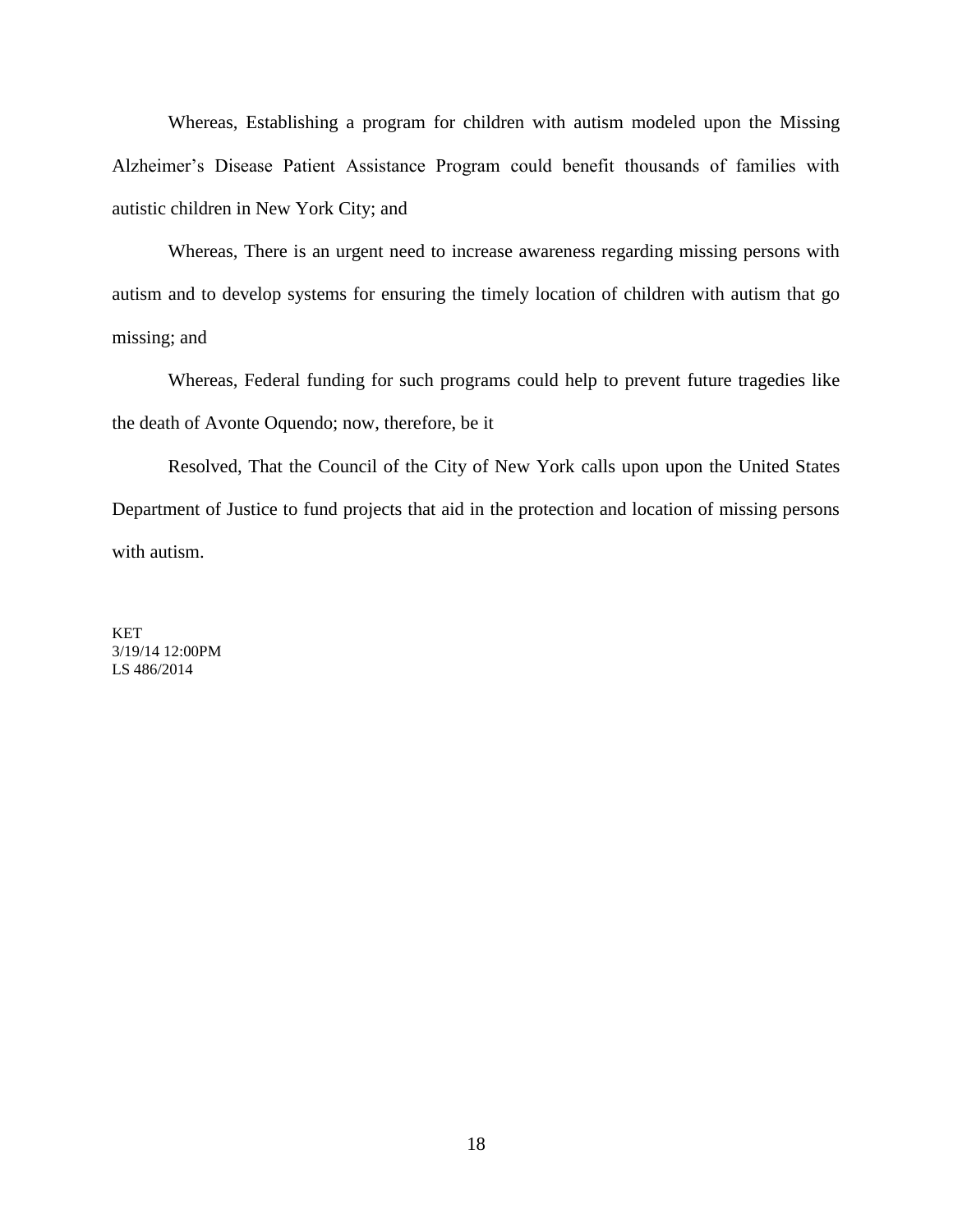### Res. No. 174

Resolution calling upon the New York State Office for People with Developmental Disabilities to include the use of GPS tracking devices as a covered service available under the People First Waiver.

By Council Members Wills, Cohen, Gibson, Cumbo, Arroyo, Chin, Rose, Gentile and Cornegy

Whereas, In January 2014, the search for Avonte Oquendo, a 14 year-old autistic teenager who went missing from his school in Queens three months earlier, ended tragically with the recovery of his remains; and

Whereas, As a result of his autism, Avonte Oquendo was non-verbal teenager who had tendency to wander from safe environments; and

Whereas, Autism is one of a group of neurodevelopmental disorders, known as autism spectrum disorders, that are characterized by social impairments, difficulties with verbal and nonverbal communication, and repetitive behaviors; and

Whereas, According to the United States Centers for Disease Control and Prevention, approximately one in 88 American children have an autism spectrum disorder; and

Whereas, Nearly half of children with an autism spectrum disorder attempt to wander or bolt from supervised areas, and more than half of those that wander go missing; and

Whereas, Wearable devices that utilize global positioning systems (GPS) can track children with autism and ensure they are quickly located if they go missing; and

Whereas, New York State, in collaboration with the federal government, offers Medicaid waivers to children with disabilities so that they can receive certain services that help them stay with their families and in their community; and

Whereas, Some Medicaid waivers provide for the coverage of assistive technology, a category of services that allow an individual to use adaptive devices to help maintain or increase their ability to remain with and be a part of the community; and